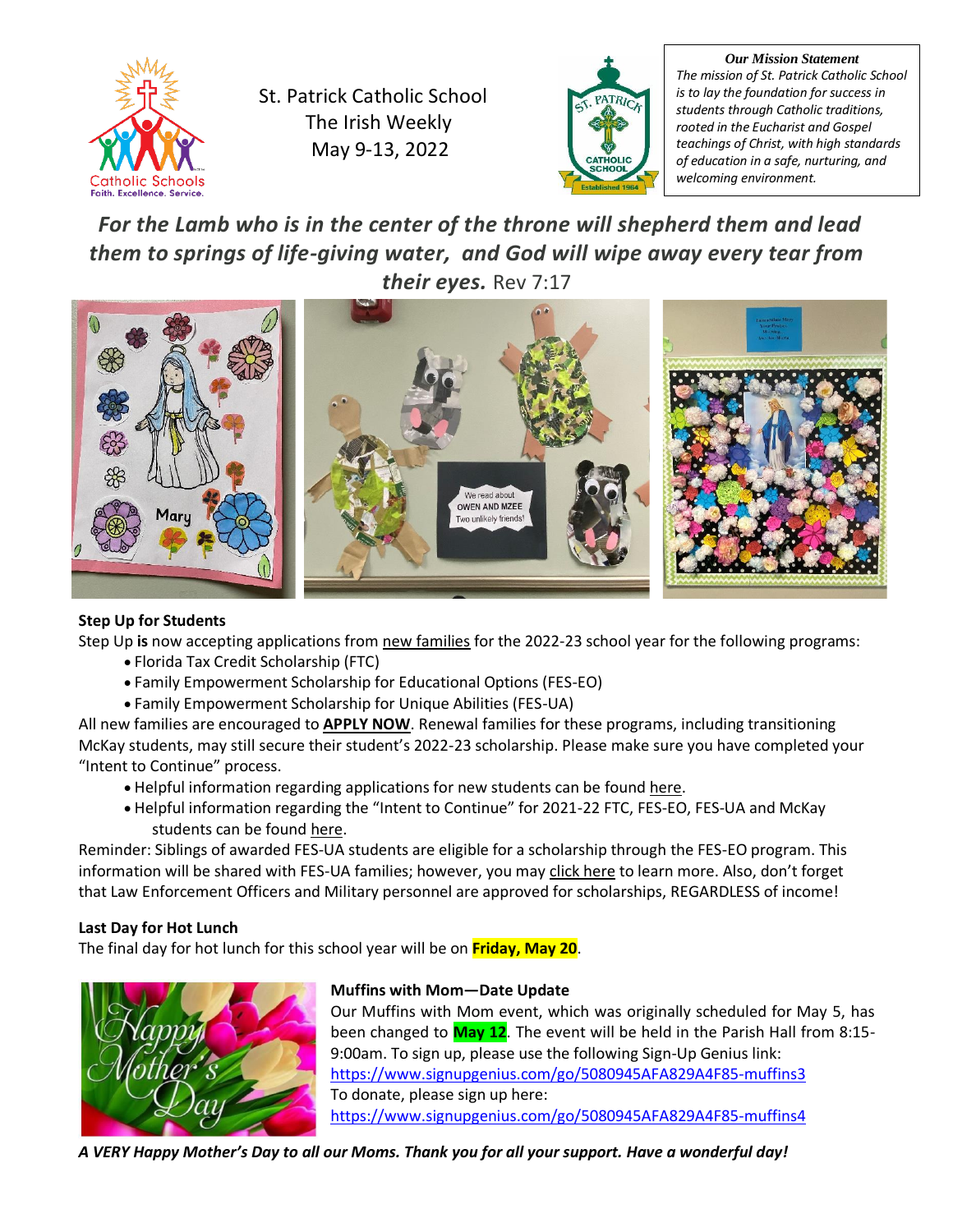## **Title I Parent Zoom Meeting**

Catapult Learning has asked that all Title I parents come to their Zoom meeting on **Wednesday, May 11,** in order to receive instructions for the summer packets being prepared for the students. Parents can choose either the 12:00- 12:30pm or the 5:00-5:30pm meeting. The link for each meeting is:

<https://catapultlearning.zoom.us/j/95948722628?pwd=UDhESnQwekVSNkQxOU04dWYrakxTdz09&fr>

#### **The HSA Board is Looking for Members**

Do you like planning events? What about advertising and/or social media? How about soliciting donations from local businesses? If you answered Yes to any or all of these, then an HSA board position might be perfect for you. To apply, please go to the following link and complete the form by **May 23**:<https://forms.gle/wrW4iFPry6ahn1JV7> There will be a meeting of new and current officers on June 1 to begin the transition process for the 2022-2023 school term.

### **Vacation Bible School Registration is Now Open!**

Vacation Bible School registration is now open. VBS will be held from **June 13-17** , 9am-noon. The registration deadline is **May 14.** To register, use the following link<https://form.jotform.com/221085851218050> or the QR code found at the end of this Irish Weekly.

#### **Rosary of the Dawn**

The Sisters are hosting a special Rosary several times during the month of May. The public is welcome to attend. The Rosary will be recited at 5am each Sunday in May. For more information, please see the picture at the end of the Irish Weekly. The Sisters have also shared a video about the event: <https://www.youtube.com/watch?v=G85jPKV4mRc>

#### **Early Childhood Parent/Teacher Conferences:**

Please use the following links to sign up for the optional parent/teacher conferences on **Wednesday, May 25th**: Mrs. Williams (VPK-A)

<https://www.signupgenius.com/go/5080945AFA829A4F85-vpka7> Mrs. Wasdin (VPK-B)

<https://www.signupgenius.com/go/5080945AFA829A4F85-vpkb8>

Mrs. Struble (VPK-C/D)

<https://www.signupgenius.com/go/5080945AFA829A4F85-vpkcd4>

# **This Week-At-A-Glance**

### **Tuesday, May 10**

- VBS Registration Open
- Soccer Shots on Campus (final day)
- School Orchestra Practice
- First Communion Prep Class 6-7:30pm

#### **Wednesday, May 11**

- VBS Registration Open
- Title I Parent Zoom Meetings 12-12:30 or 5-5:30pm

### **Thursday, May 12**

- VBS Registration Open
- Muffins with Mom 8:15-9:00
- School Orchestra Practice

### **Friday, May 13**

- VBS Registration Open
- 4<sup>th</sup> Grade Field Trip

# **Monday, May 9 Saturday, May 14**

• VBS Registration Open **Final Day for VBS registration** Confirmation Retreat 9am-6pm